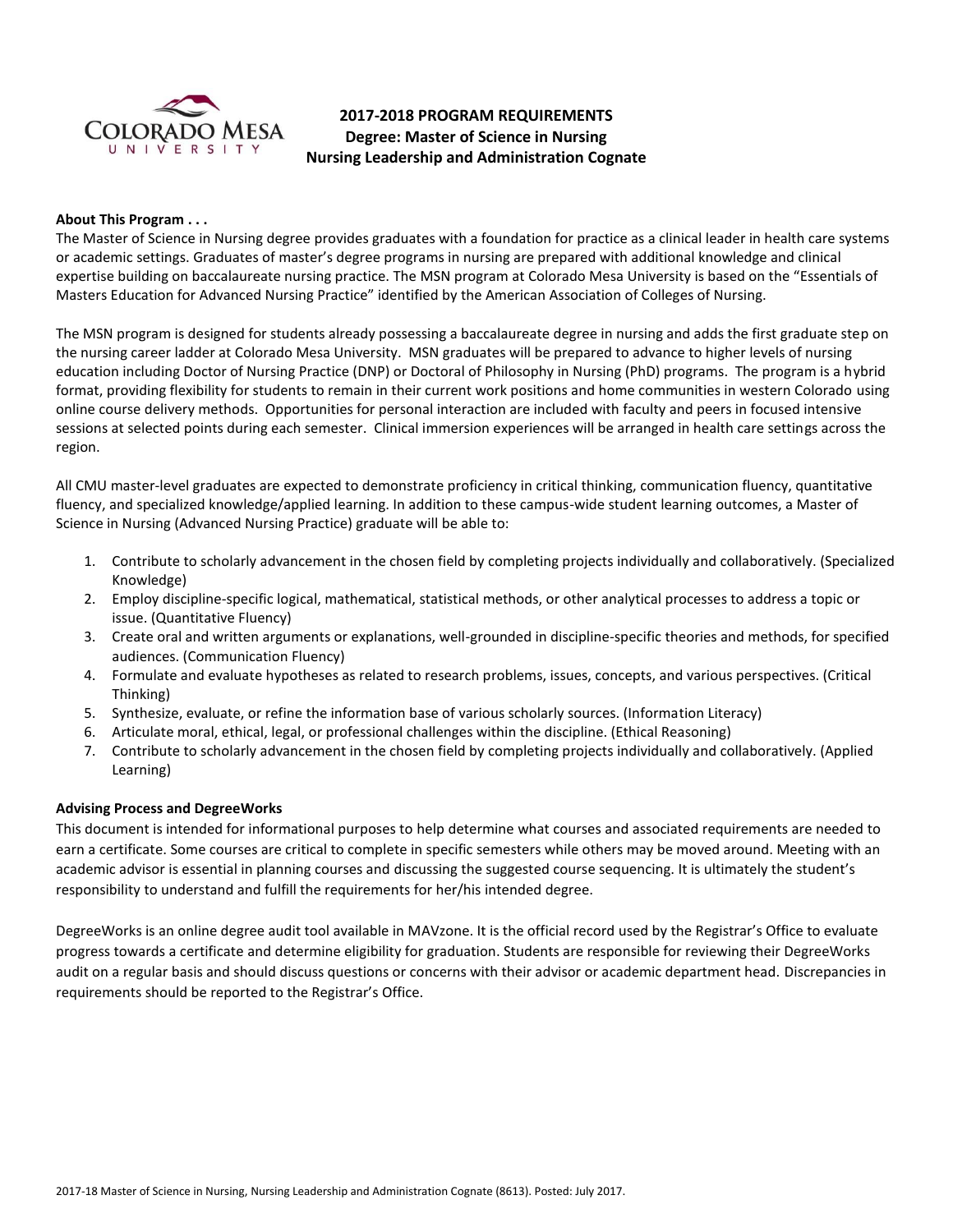# **Graduation Process**

Students must complete the following in the first two months of the semester prior to completing their certificate requirements (for one semester certificates complete in the first week of class):

- Review their DegreeWorks audit and create a plan that outlines how unmet requirements will be met in the final semester.
- Meet with their advisor and modify their plan as needed. The advisor must approve the final plan.
- Submit the "Intent to Graduate" form to the Registrar's Office to officially declare the intended graduation date and commencement ceremony plans.
- Register for all needed courses and complete all requirements for each degree sought.

Submission deadlines and commencement details can be found at [http://www.coloradomesa.edu/registrar/graduation.html.](http://www.coloradomesa.edu/registrar/graduation.html)

If your petition for graduation is denied, it will be your responsibility to apply for graduation in a subsequent semester. Your "Intent to Graduate" does not automatically move to a later graduation date.

# **INSTITUTIONAL GRADUATE DEGREE REQUIREMENTS**

The following institutional requirements apply to all CMU graduate-level degrees. Specific programs may have different requirements that must be met in addition to institutional requirements.

- Graduate certificates consist of a minimum of 5 credit hours. Master's degrees consist of a minimum of 30 credit hours. Doctoral degrees consist of a minimum of 60 credit hours
- All credits in a graduate program must be minimally at the 500-level.
- At least fifty percent of the credit hours must be taken at CMU.
- Students must achieve a 3.00 cumulative GPA or higher in all CMU coursework.
- Students may not apply coursework with a grade lower than a "B" toward graduation requirements.
- A course may only be used to fulfill one requirement for each degree/certificate.
- Capstone exit assessment/projects (e.g., Major Field Achievement Test) requirements are identified under Program-Specific Requirements.
- The Catalog Year determines which program sheet and certificate requirements a student must fulfill in order to graduate. Visit with your advisor or academic department to determine which catalog year and program requirements you should follow.
- See "Requirements for Graduate Degrees and Certificates" in the catalog for a complete list of graduation requirements.

# **PROGRAM-SPECIFIC REQUIREMENTS**

- Admission to the program follows the general admissions policies & procedures for graduate programs outlined in the university catalog.
- A bachelor's degree in nursing from a regionally accredited college or university is required, prior to beginning the program. Applicants must have maintained a GPA of 3.0 or better in baccalaureate nursing coursework.
- 36 semester hours are required for the Master of Science in Nursing degree, Nursing Leadership and Administration Cognate.
- Applicants must hold a current, unrestricted license to practice as a registered nurse in their State of Practice.
- It is recommended that students work closely with a faculty advisor when selecting courses and scheduling classes prior to registration.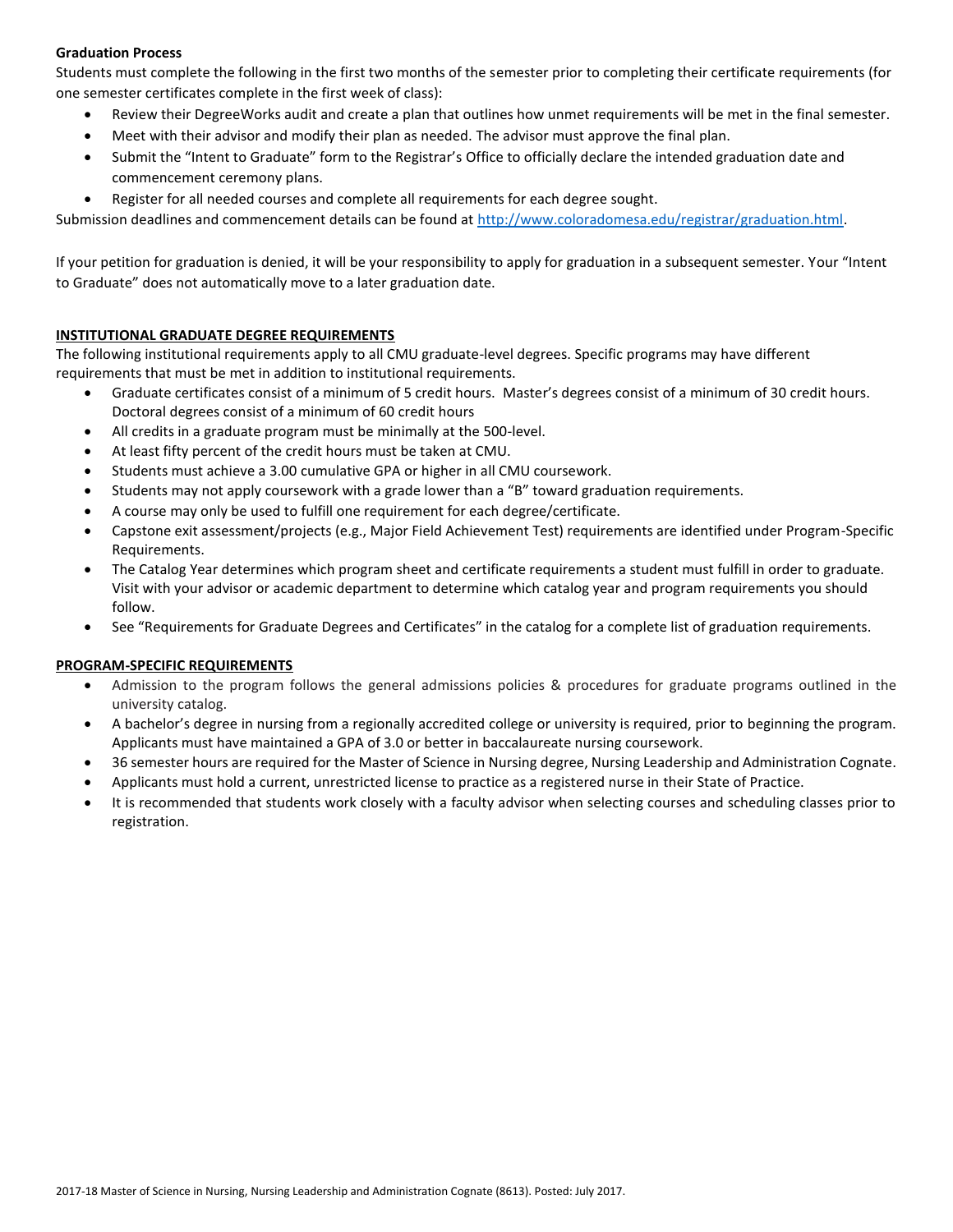## **MASTER OF SCIENCE IN NURSING, NURSING LEADERSHIP AND ADMINISTRATION COGNATE REQUIREMENTS** (36 semester hours,

must pass all courses with a grade of "B" or better.)

### **Required Core Courses** (18 semester hours)

- MANG 510 Organizational Theory and Behavior (3)
- $\Box$  NURS 501 Nursing Research Methods (3)
- NURS 502 Health Information Systems (3)
- $\Box$  NURS 503 Organizational Leadership (3)
- $\Box$  NURS 504 Health Policy (3)
- NURS 505 Quality Assessment and Improvement in Health Care Settings (3)

#### **Nursing Leadership and Administration Cognate** (15 semester hours)

- NURS 525 Pathophysiologic Concepts (3)
- NURS 526 Pharmacology for Advanced Nurse Practitioners (3)
- NURS 527 Advanced Health Assessment (3)
- $\Box$  BUGB 500 Advanced Business Law and Ethics (3)
- ECON 530 Managerial Economics (3)

### **Capstone** (3 semester hours)

□ NURS 575 - Capstone Project (3)

### **Other Requirements**

□ Completion of Oral Comprehensive Exam